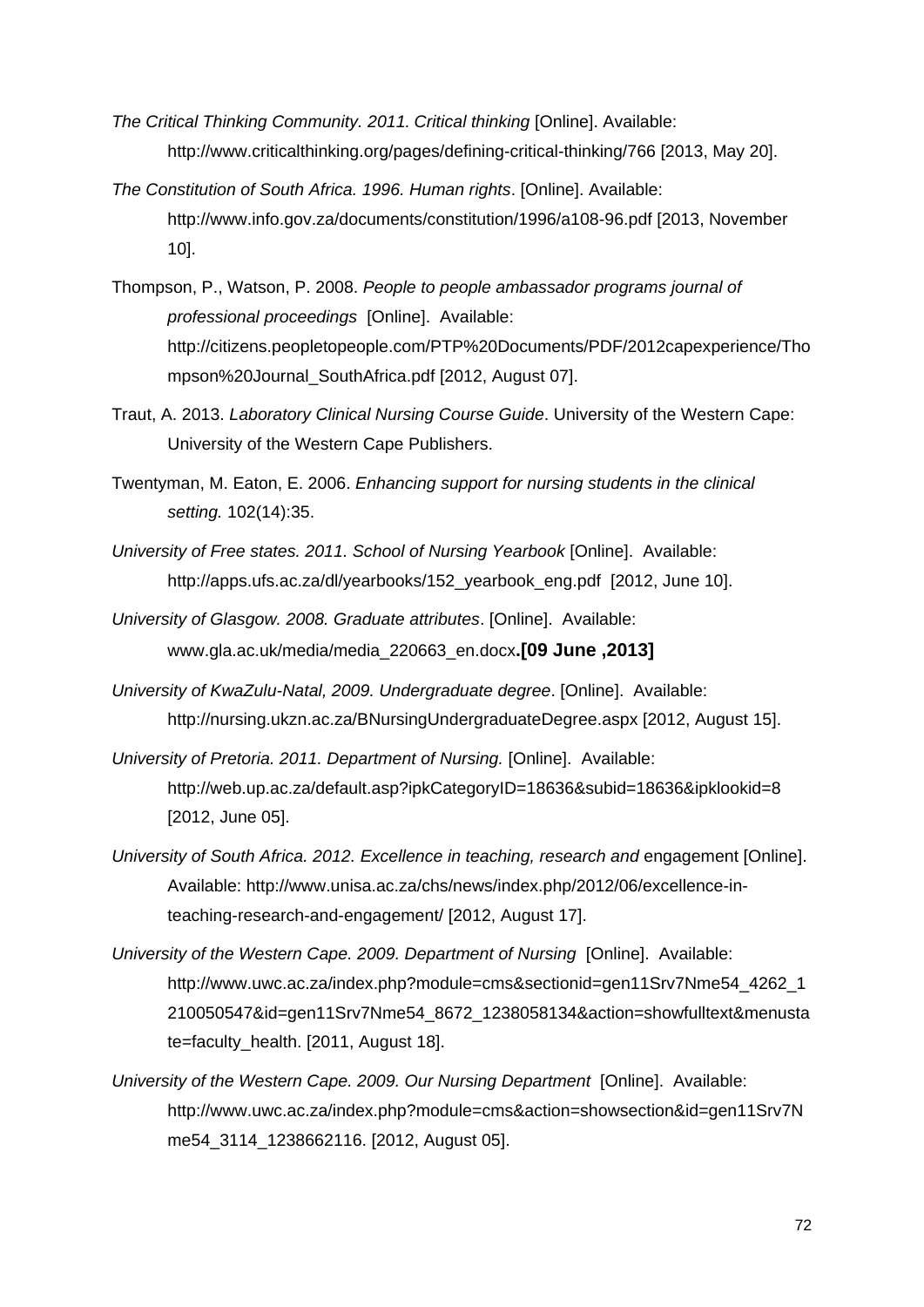- University of the Western Cape Clinical meeting. 2012. Correspondence. 21 June. University of the Western Cape.
- Van Ooijen, E. 2003. *Clinical supervision made easy: the 3-step method*. Edinburgh: Churchill Livingston Publishers.
- *West London Mental Health NHS Trust. 2011. Clinical Supervision for Nurses* [Online]. Available: http://www.wlmht.nhs.uk/wp-content/uploads/2011/02/C16-Clinical-Supervision-for-Nurses. pdf [2012, August 09].
- Western Cape College of Nursing. *Job description: Clinical educator.* Email to Ms Neethling (online). 06.06.2012. Available email: gabieba@compudata.co.za.
- White, L. 2005. *Foundations of nursing*. 2nd Ed. New York: Rittenhouse Book Publishers.
- Williams, K. & West, E.A. 2012. Approaches to nursing skills training in three countries. *International Nursing Review*. 59(2):230–236.
- Wood, M.J., & Kerr, J.C. 2011. *Basic steps in planning nursing research: from question to proposal*. 7th Ed. Sudbury: Jones and Bartlett Publishers.
- *XL Millennium Conferences. 2012. Nursing Scholarship Contributions to Meeting Healthrelated Millennium Development Goals.* [Online]. Available: http://www.millenniumconferences.co.za/centals/programme.php [2012, November 06].
- Young, A., Van Niekerk, K., Mogotlane, M.S. 2004. *Juta's Manual of Nursing, Volume 1.* Lansdowne: Juta & Company Publishers.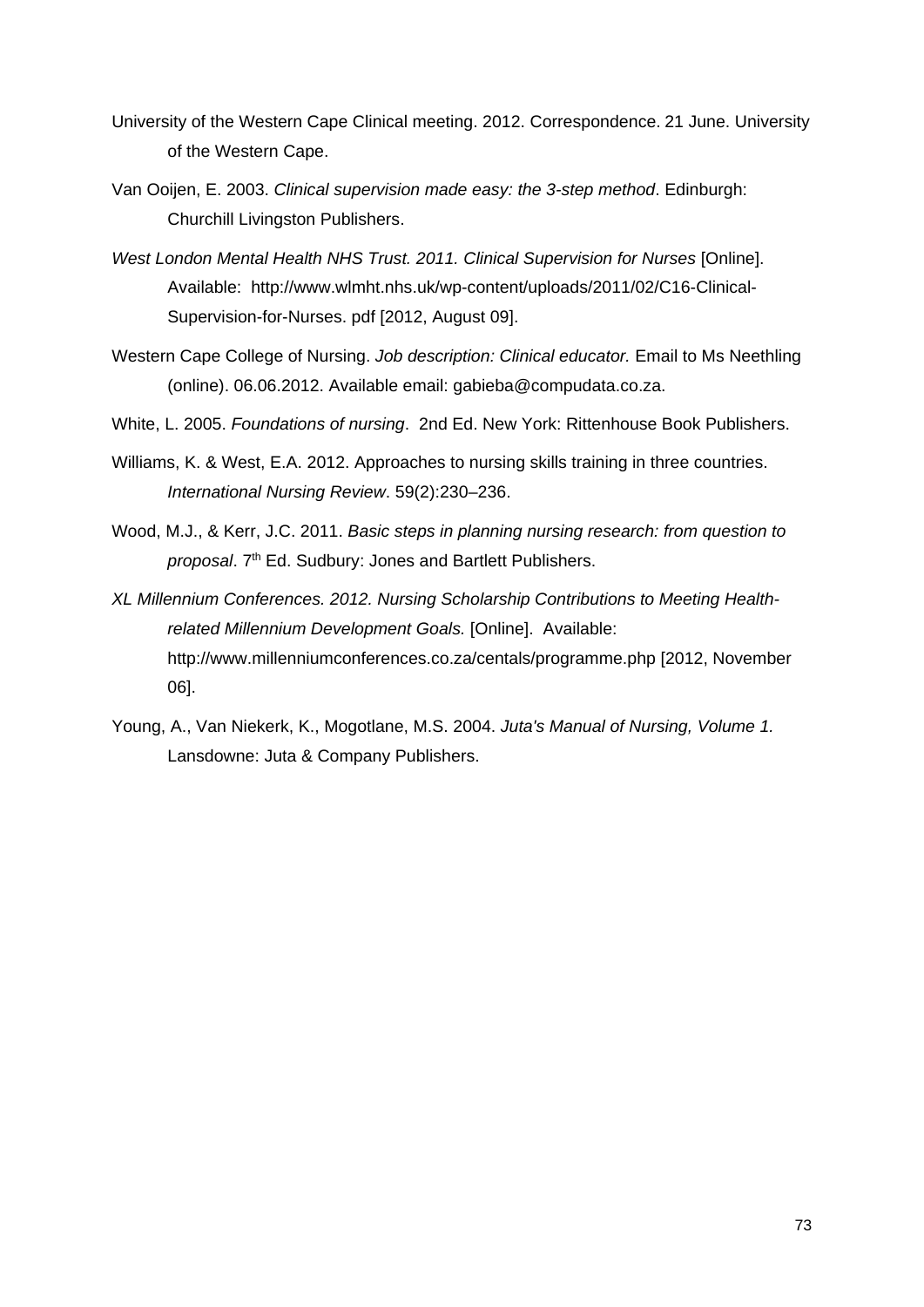# **ANNEXURES**

# **ANNEXURE A: PARTICIPANT INFORMATION LEAFLET AND CONSENT FORM**

### **PARTICIPANT INFORMATION LEAFLET AND CONSENT FORM**

### **TITLE OF THE RESEARCH PROJECT:**

**Perceptions and experiences of undergraduate nursing students of clinical supervision**

#### **REFERENCE NUMBER:** 15923800

**PRINCIPAL INVESTIGATOR:** Gabieba Donough

#### **ADDRESS:** Vanguard

### **CONTACT NUMBER:** 0824855634

You are invited to participate in a research project. Please read the information presented here. Please feel free to question me about any part of this project that you do not fully understand. Your participation is **entirely voluntary** and you are free to decline to participate and will not be penalised in any way.

The aim of this study is to explore the perceptions and experiences of undergraduate nursing students of clinical supervision at an institution of higher education.The perceptions and experiences of the students regarding clinical supervision will provide information from a student's viewpoint.

From each year level nine students will be selected to participate in focus group interviews.The information obtained could assist institutions of higher education to improve the system of clinical accompaniment and supervision.

It is required that you answer all questions honestly. There are no personal benefits for you as a participant, but the information obtained could assist institutions of higher education to improve the system of clinical accompaniment and supervision. There would be no risks involved. The interview will be recorded. The transcriptions of the recorded interviews will be anonymous, meaning nameless. Every effort is made to protect the identity of the participants. Only the researcher and her supervisors will have access to the information.

You will not be paid to take part in the study. There will be no costs involved for you, if you do take part.

This study has been approved by the **Health Research Ethics Committee (HREC) at Stellenbosch University** who ensure that the research conducted will be within national and international accepted standards and legislation with respect to ethics in research. Furthermore, the researchwill be conducted according to the ethical guidelines and principles of the international Declaration of Helsinki, South African Guidelines for Good Clinical Practice and the Medical Research Council (MRC) Ethical Guidelines for Research.

You can contact the **Health Research Ethics Committee** at 021-938 9207 if you have any concerns or complaints that have not been adequately addressed by the researcher.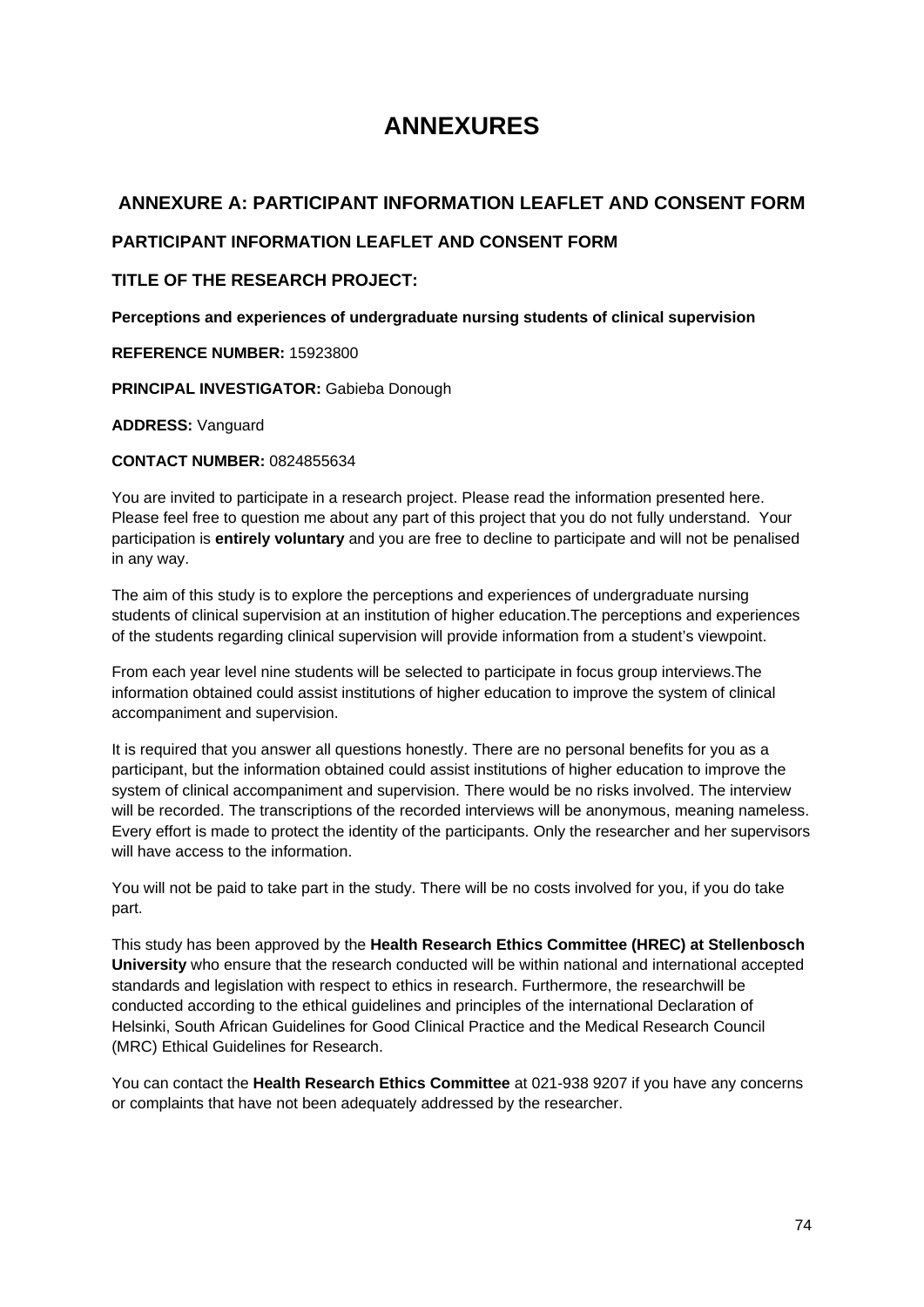# **Declaration by participant**

By signing below, I ………………………………………………… agree to take part in a research study entitled: *Perceptions and experiences of undergraduate nursing students of clinical supervision*.

I declare that:

- I have read the information and consent form and it is written in a language with which I am fluent and comfortable.
- I have had a chance to ask questions and all my questions have been adequately answered.
- I understand that taking part in this study is **voluntary** and I have not been pressurised to take part.
- I may choose to leave the study at any time and will not be penalised or prejudiced in any way.
- I have been assured that my identity is protected and my participation is **anonymous**.
- I give consent for the audio recording of the interview.

Signed at ......................…........…………….. on (*date*)………....….. 2012.

**Signature of participant Signature of witness** 

## **Declaration by investigator**

I Gabieba Donough declare that:

- I explained the information in this document to ………………………………………………………………………………
- I encouraged him/her to ask questions and took adequate time to answer them.
- I am satisfied that he/she adequately understands all aspects of the research, as discussed above
- I did/did not use an interpreter. (*If an interpreter is used then the interpreter must sign the declaration below.*

Signed at (*place*) ......................…........…………….. on (*date*) …………....……….. 2012.

**Signature of investigator Signature of witness**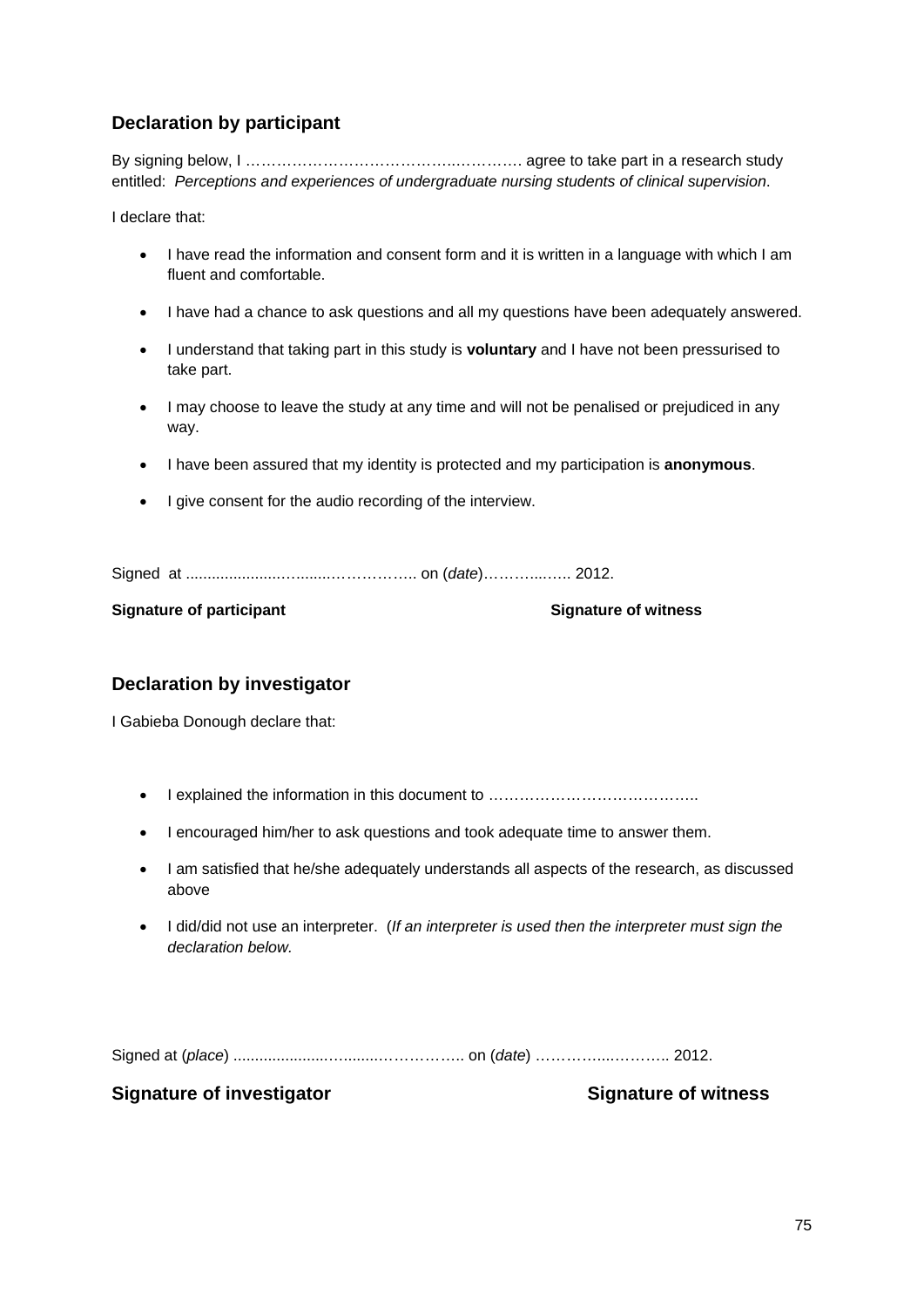### **Declaration by interpreter**

I (name) ……………………………………………..……… declare that:

- I assisted the investigator (name) ………………………………………. to explain the information in this document to (name of participant) ……………..…………………………….. using the language medium of Afrikaans/Xhosa.
- We encouraged him/her to ask questions and took adequate time to answer them.
- I conveyed a factually correct version of what was related to me.
- I am satisfied that the participant fully understands the content of this informed consent document and has had all his/her question satisfactorily answered.

............................................................................ .........................................................................

Signed at (place) ......................…........…………….. On (date) …………....……………….2012

**Signature of interpreter Signature of witness**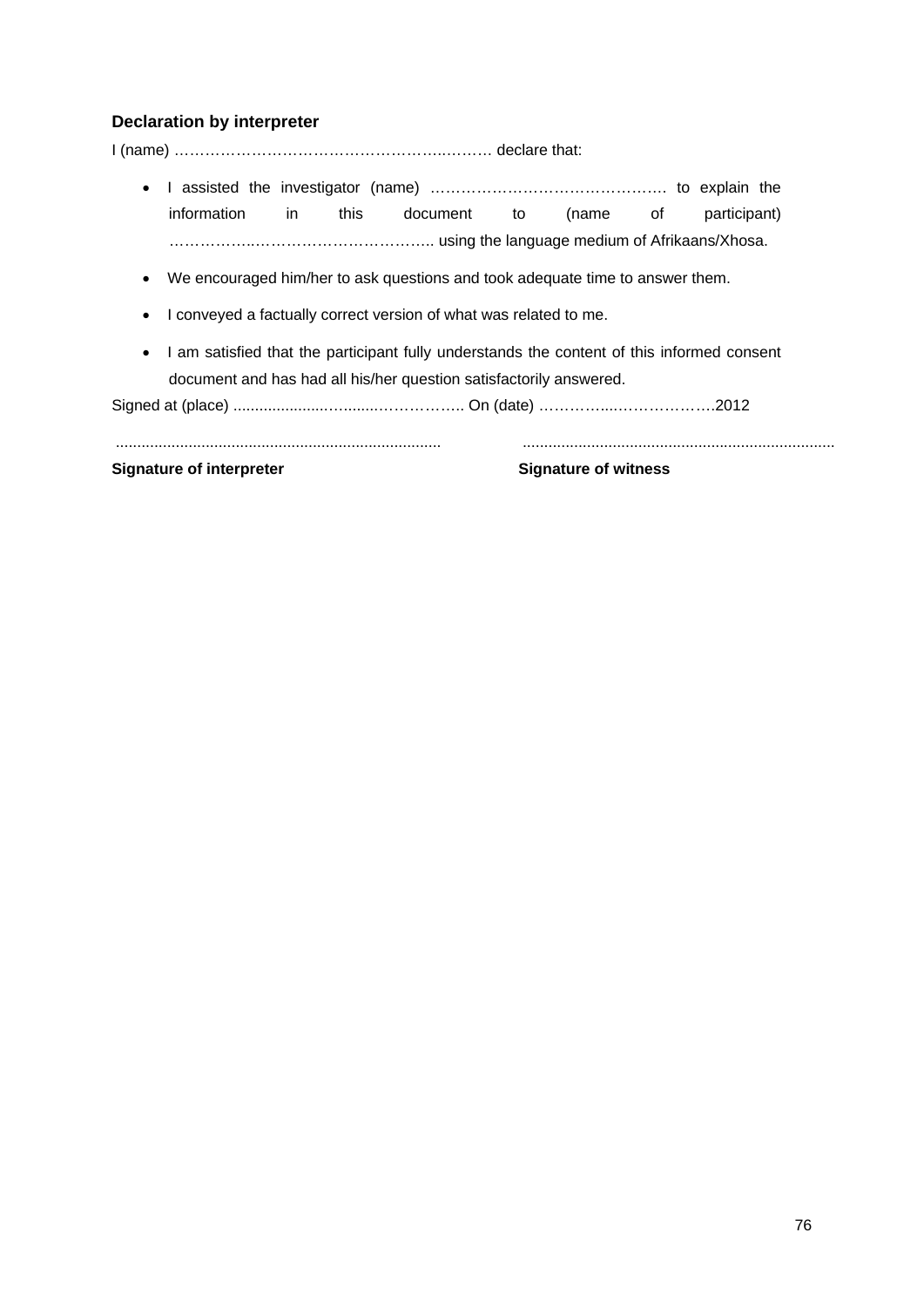# **ANNEXURE B: RESEARCH INTERVIEW GUIDE**

### **TITLE:**

# **Perceptions and experiences of undergraduate nursing students of clinical supervision**

### **The interview will be guided by the following open-ended questions:**

- 1. Tell me about your experiences with clinical supervision.
- 2. Describe your experiences with clinical demonstrations in the clinical laboratory, the clinics, and the hospitals.

 **Probing words**: congruency, competency, cognitive thinking, and approachability

3. Describe your experiences regarding clinical assessments.

**Probing words**: too lenient, too strict, different methods, different expectancies, time allocated, fairness

4. Describe your perceptions about clinical supervision at the clinics and hospitals.

**Probing words**: assistance, guidance, accessibility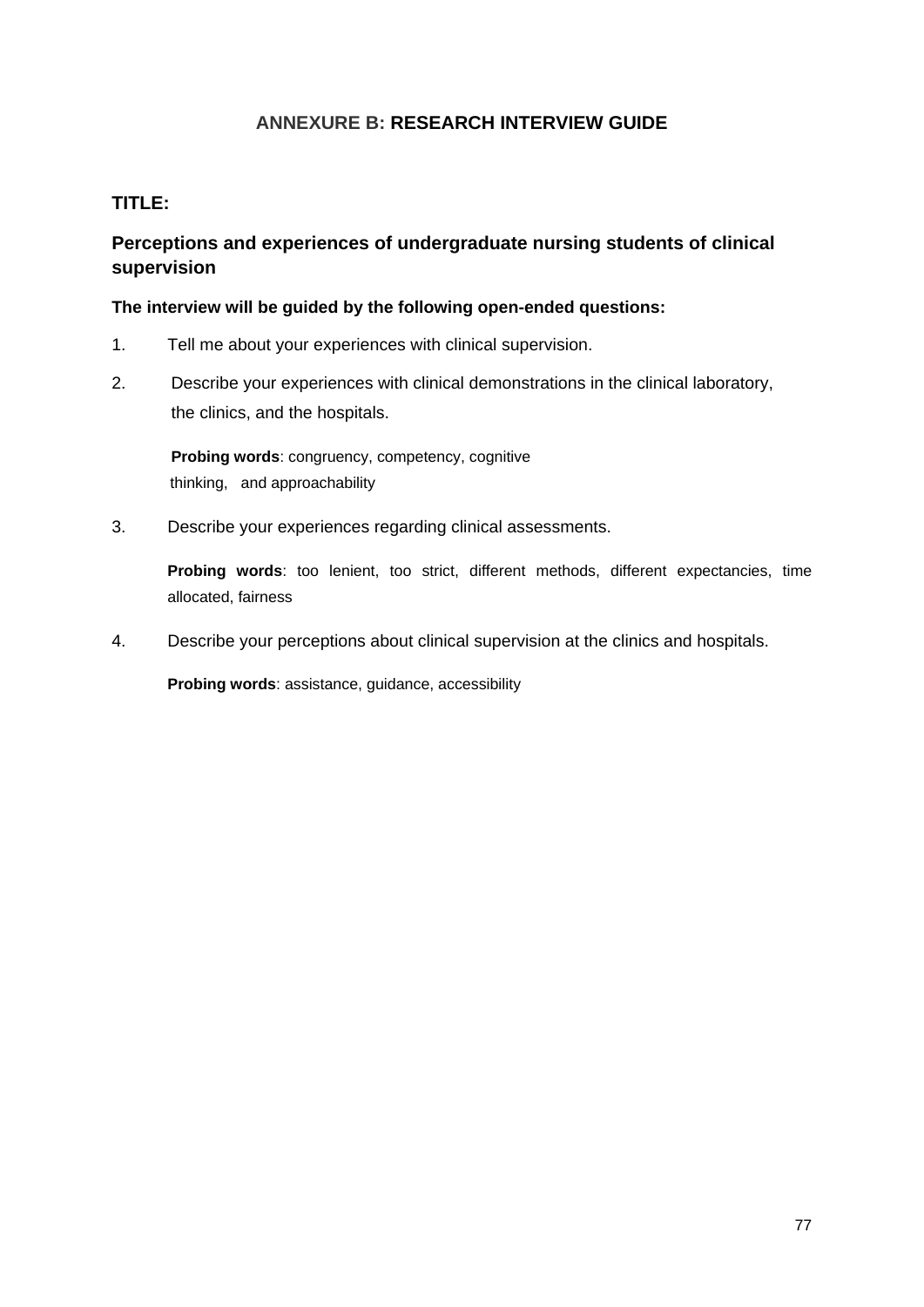# **ANNEXURE C: PERMISSION LETTER TO CONDUCT RESEARCH AT THE UNIVERSITY**

**From:** Oluyinka Adejumo **Sent:** 10 October 2012 04:52 PM **To:** Gabieba; Gabieba Donough **Cc:** Felicity Daniels; Karien Jooste; Nicolette Johannes **Subject:** Fwd: RE: Permission to conduct research

Dear Gabieba,

Permission had long been granted for you to conduct your study, this is subject to your complying with the requirements of the ethics as approved for your proposal, and that you must inform the Head of the Undergraduate programme in the School of Nursing for access to the participants in your study.

I have copied this approval to the current Acting Head of School, and also the Head of the Undergraduate programme in the School of Nursing.

Best Wishes.

+++++++++++++++++++++++

Prof Oluyinka Adejumo School of Nursing, Private Bag X17 Bellville 7535 Cape Town. Republic of South Africa Tel: +27 21 9593024 (O); +27 82 4436131 (C) Fax: +27 86 5108808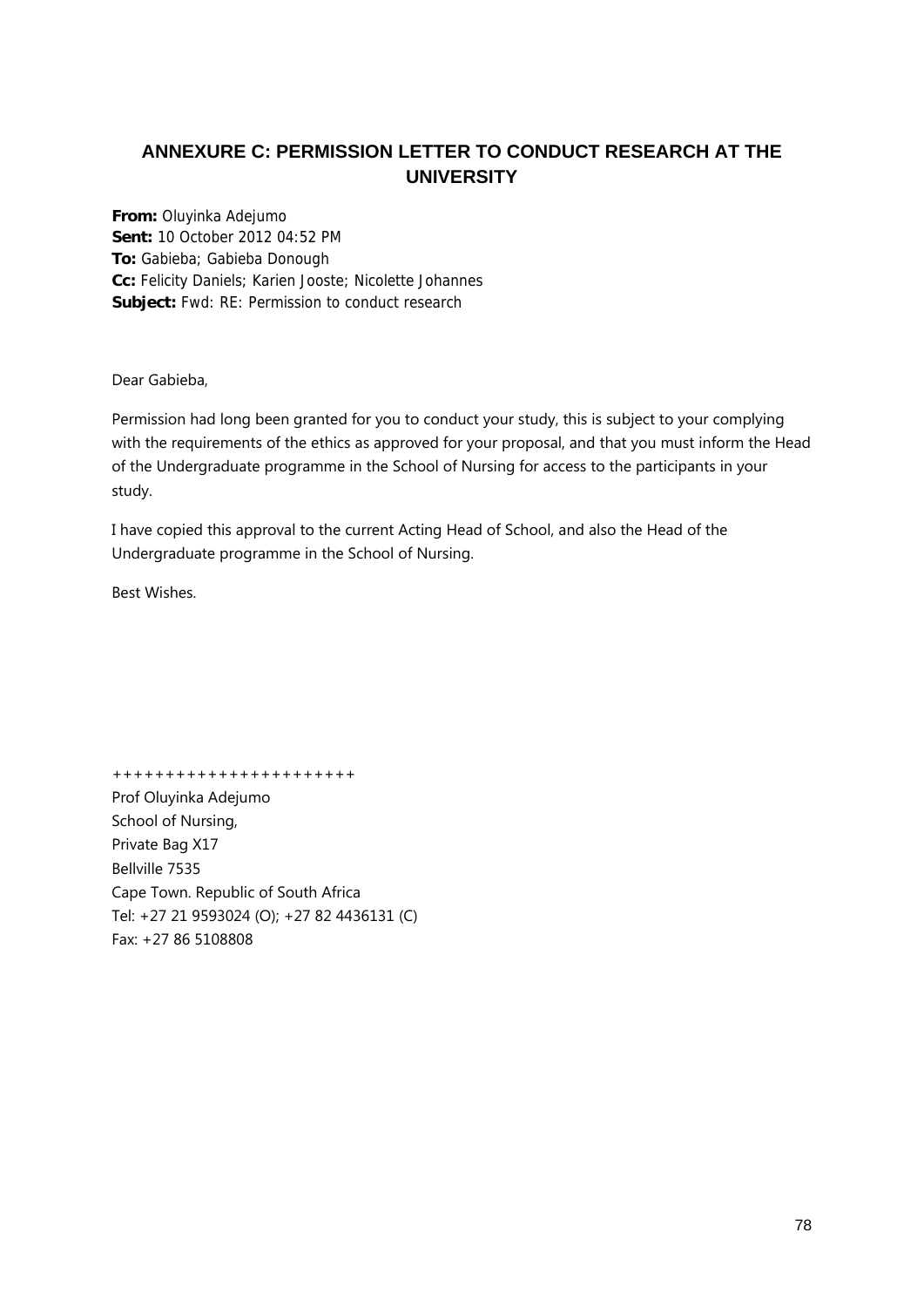### **ANNEXURE D: ETHICAL APPROVAL**



#### Approval Notice

#### New Application

09-Jul-2012 DONOUGH, Gabieba

#### **Ethics Reference #: S12/05/132 Title: Perceptions and experiences of undergraduate nursing students of clinical supervision**

Dear Ms Gabieba DONOUGH,

The **New Application** received on **15-May-2012**, was reviewed by members of **Health Research Ethics Committee 2** via Expedited review procedures on **04-Jul-2012** and was approved. Please note the following information about your approved research protocol:

#### Protocol Approval Period: **04-Jul-2012** -**04-Jul-2013**

Please remember to use your **protocol number** (**S12/05/132**) on any documents or correspondence with the REC concerning your research protocol.

Please note that the REC has the prerogative and authority to ask further questions, seek additional information, require further modifications, or monitor the conduct of your research and the consent process.

#### **After Ethical Review:**

Please note a template of the progress report is obtainable on www.sun.ac.za/rds and should be submitted to the Committee before the year has expired.

The Committee will then consider the continuation of the project for a further year (if necessary). Annually a number projects may be selected randomly for an external audit.

Translation of the consent document in the language applicable to the study participants should be submitted. Federal Wide Assurance Number: 00001372 Institutional Review Board (IRB) Number: IRB0005239

The Health Research Ethics Committee complies with the SA National Health Act No.61 2003 as it pertains to health research and the United States Code of

Federal Regulations Title 45 Part 46. This committee abides by the ethical norms and principles for research, established by the Declaration of Helsinki, the South

African Medical Research Council Guidelines as well as the Guidelines for Ethical Research: Principles Structures and Processes 2004 (Department of Health).

#### **Provincial and City of Cape Town Approval**

Please note that for research at a primary or secondary healthcare facility permission must still be obtained from the relevant authorities (Western Cape Department of Health and/or City Health) to conduct the research as stated in the protocol. Contact persons are Ms Claudette Abrahams at Western Cape Department of Health (healthres@pgwc.gov.za Tel: +27 21 483 9907) and Dr Helene Visser at City Health (Helene.Visser@capetown.gov.za Tel: +27 21 400 3981). Research that will be conducted at any tertiary academic institution requires approval from the relevant hospital manager. Ethics approval is required BEFORE approval can be obtained from these health authorities.

We wish you the best as you conduct your research. For standard REC forms and documents please visit: www.sun.ac.za/rds

If you have any questions or need further help, please contact the REC office at 0219389207.

#### **Included Documents:**   $CVs$ Consent Application Declaration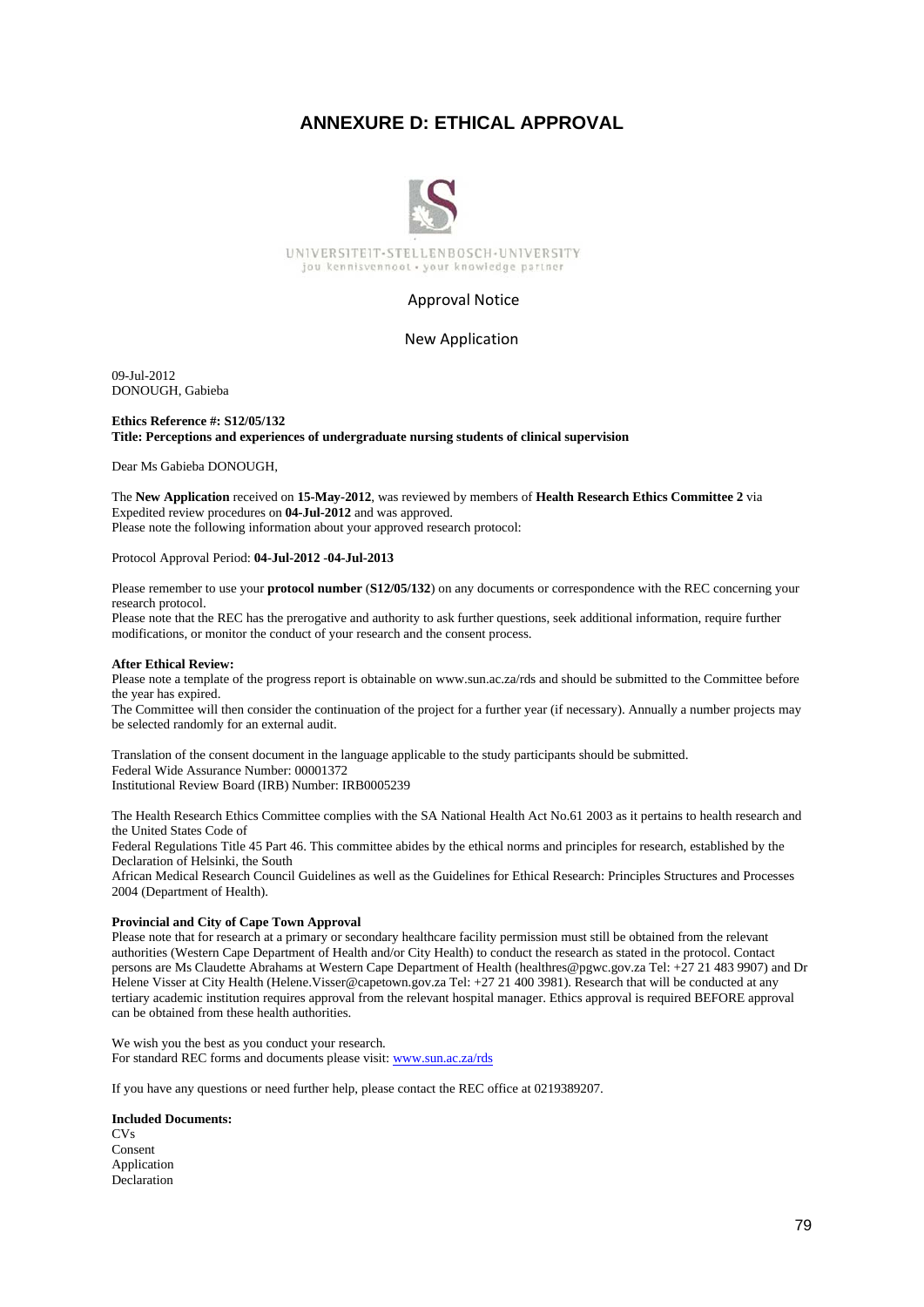Synopsis Checklist Interview Review Protocol

Sincerely,

Mertrude Davids REC Coordinator Health Research Ethics Committee 2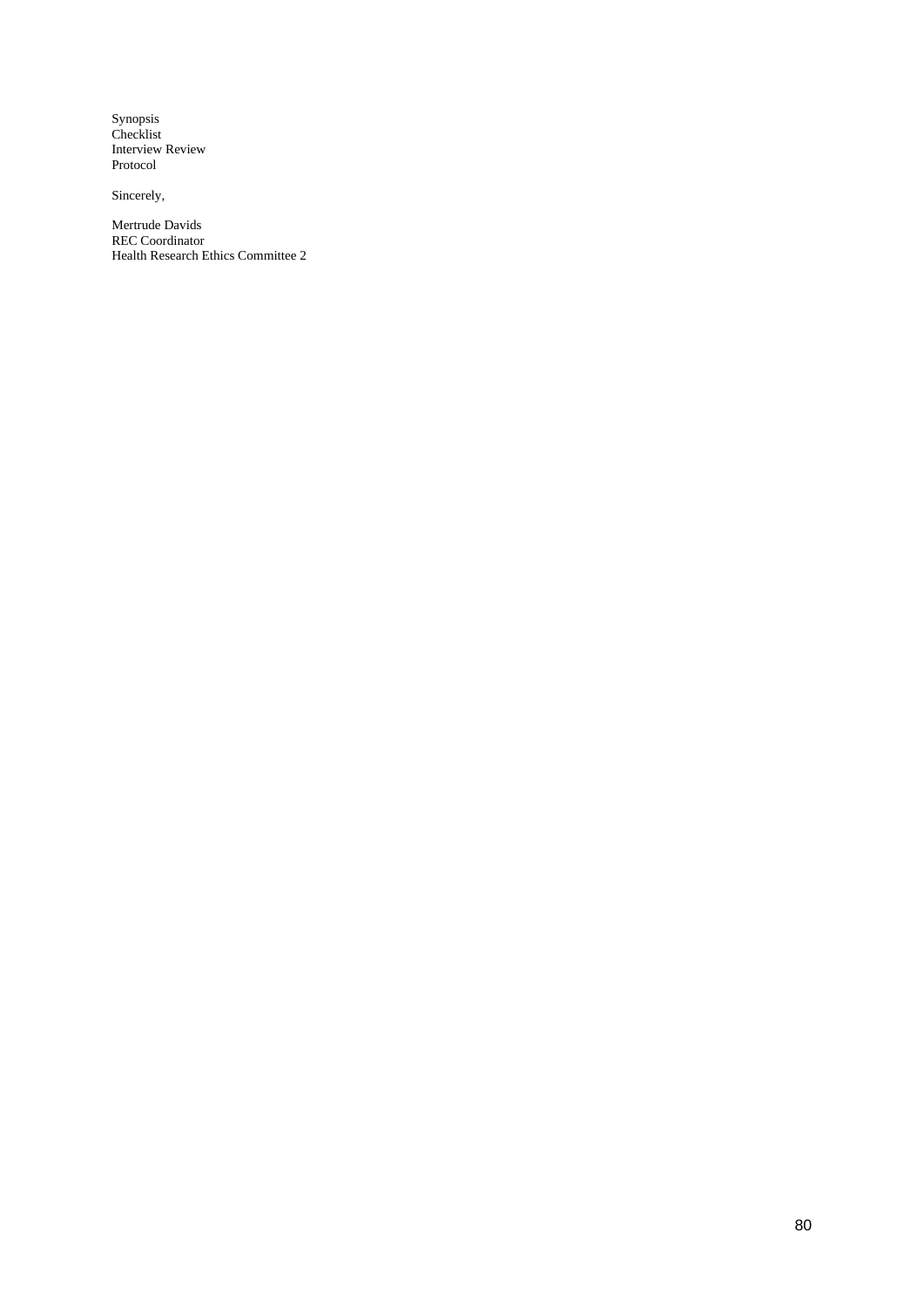# **ANNEXURE E: DECLARATION BY LANGUAGE EDITOR**

Mary A. Cohen Language Practitioner

Editing and proof reading for academics

4 Swan Lane **Bergvliet** 7945 Phone 021 7130397 swanlake@mweb.co.za

16 November 2013

Mrs Gabieba Donough Student Number: 15923800

The above-named student' thesis titled "Perceptions and experiences of undergraduate nursing students of clinical supervision," was edited for grammar, spelling, syntax and referencing.